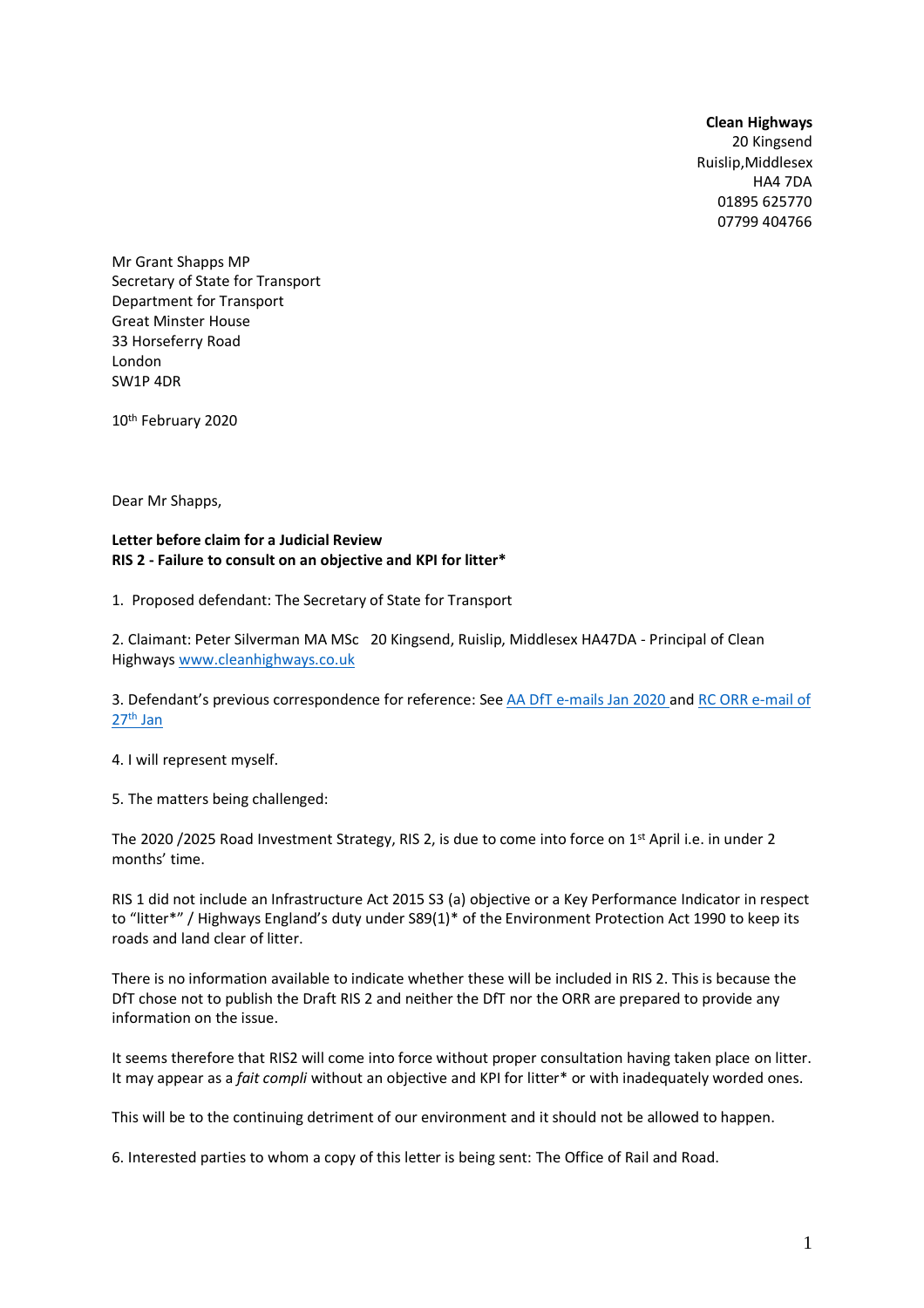### 7. The issues:

Since their inception in April 2015 HE has failed to comply with their statutory duty under EPA S89 (1)\* to ensure, so far as is practicable, that they keep the motorways and certain of the trunk roads on their network clear of litter and refuse.

# Please refer t[o Clean Highways](https://www.cleanhighways.co.uk/comments) – Have your say and Channel 4 News 3<sup>rd</sup> [Feb 2020 Motorway Litter](https://link.cleanhighways.co.uk/kfr7m)

A contributory factor is the failure of the DfT to include an Infrastructure Act 2015 S3 (a) objective or a Key Performance Indicator in respect to "litter\*" / Highways England's duty under S89(1)\* of the Environment Protection Act 1990 in RIS 1 and the consequent failure of the ORR to treat compliance with that duty as a function of Highways England and therefore subject to monitoring by it.

Exposing Highways England to scrutiny in this way would have drawn attention to the previous failure of the Secretary of State to comply with the same duty prior to April 2015.

It appears to me that to avoid this the DfT have covered their tracks through a series of fudges ( = adjusting in a false or clumsy way, to evade a problem) and obfuscation as evidenced by the following facts, statements and observations:

S10 (1) of th[e Infrastructure Act 2015](http://www.legislation.gov.uk/ukpga/2015/7/contents/enacted) says the Office of Rail Regulation must carry out activities to monitor how a strategic highways company exercises its functions. In the Act's table of contents under *Part I Strategic highways companie*s there is a heading – "*Function*s" but no functions (at least of a strategic highway company) are listed or referred to in the two subsidiary sections.

[The ORR stated in January 2017](https://www.cleanhighways.co.uk/wp-content/uploads/2019/01/ORR-to-PS-15_02_17-S89.pdf) "We interpret the reference in section 10(1) to relate primarily to monitoring Highways England's compliance with the RIS …" and "that assessing Highways England's compliance with the specific provisions in s.89 is outside the scope of ORR's functions"

While RIS 1 lays dow[n Environmental Key Performance Indicators](https://www.cleanhighways.co.uk/dft/environmental-kpis-in-ris-2015-2020-none-for-litter) for "noise" and "biodiversity" and Performance Indicators for "air quality" and "greenhouse gases" there is no KPI or PI for "litter\*". There is also no objective specified relating to litter.

Ministers were not apparently aware of this. On page 58 of the [Litter Strategy for England April](https://www.cleanhighways.co.uk/wp-content/uploads/2017/04/Litter_Strategy_for_England_2017_-_FINAL.pdf)  [2017](https://www.cleanhighways.co.uk/wp-content/uploads/2017/04/Litter_Strategy_for_England_2017_-_FINAL.pdf) co-authored by Ministers John Hayes MP (DfT), Lord Gardiner of Kimble (DEFRA) and Marcus Jones MP (Communities &Local Government) they wrote in reference to Highways England "We.... will consider developing a revised litter cleaning KPI for the next Performance Specification period".

John Hayes' successor as Roads Minister, Jesse Norman MP, was similarly ill-informed when I met with him on 2<sup>nd</sup> July 2018 being unaware that there was no litter KPI. The DfT officer present at the meeting wrote to me to say that "HE, DEFRA and the DfT were developing a robust metric for the RIS2. Robust data on the state of roadside littering on the Strategic Road Network would be delivered". See Jesse Norman [MP meeting follow up](https://www.cleanhighways.co.uk/wp-content/uploads/2020/02/JN-meeting-02_07_18-follow-up.pdf) correspondence

However on 23<sup>rd</sup> January 2019 when I asked the Permanent Secretary if this work had been [completed](https://www.cleanhighways.co.uk/wp-content/uploads/2017/05/PS-to-B-Kelly-DfT-23_01_19.pdf) and, if so, whether I could have a copy, I received no reply.

In June 2017 Transport Focus in its report [Road users' priorities for Road Investment Strate](https://d3cez36w5wymxj.cloudfront.net/wp-content/uploads/2017/06/28081709/Road-users’-priorities-for-the-Road-Investment-Strategy-2020-25-FINAL.pdf)gy [2020-25](https://d3cez36w5wymxj.cloudfront.net/wp-content/uploads/2017/06/28081709/Road-users’-priorities-for-the-Road-Investment-Strategy-2020-25-FINAL.pdf) said on page 6 that "RIS 2 should ensure that the funding provided to Highways England is sufficient to discharge its duties effectively under the Environmental Protection Act 1990".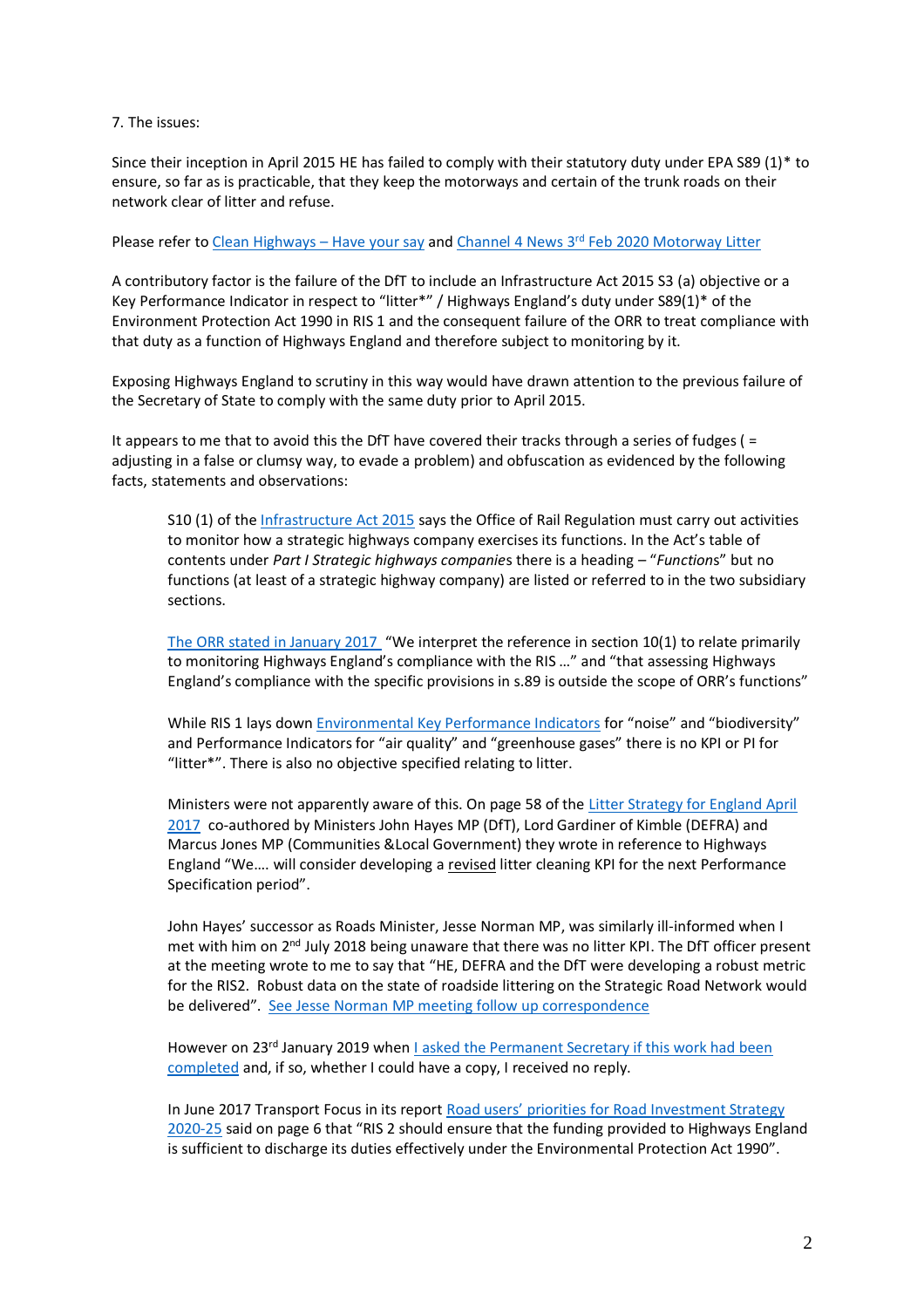RIS 1 does not specify any such funding and no earmarked funds are provided to HE for this purpose.

IA S3 (3) (b) says that an RIS must specify the financial resources provided to achieves its objectives.

Baroness Randerson after meeting with m[e asked the government](https://www.parliament.uk/business/publications/written-questions-answers-statements/written-question/Lords/2019-06-04/HL16043/) on 4<sup>th</sup> June 2019 "whether litter removal is a key performance indicator for Highways England; and if not, why not". She was told "*There is currently no key performance indicator as part of the Road Investment period (2015 – 2020*). This is due to Highways England having a statutory duty under Section 89 of the Environmental Protection Act 1990 to ensure, so far as is practicable, that its land and highways are kept clear of litter and refuse".

If the statutory duty "currently" precludes a KPI for litter being introduced in RIS 1 then that would equally apply to RIS 2 unless the EPA was going to be amended. So why has the government said it is considering developing a "revised" litter KPI for it?

According to Part 6 of HE's License the Secretary of State has to produce a Draft RIS 2 for assessment by the ORR as part of a process for the development of the final version.

In October 2018 they published a document entitle[d Draft Road Investment Strategy 2](https://assets.publishing.service.gov.uk/government/uploads/system/uploads/attachment_data/file/752066/draft-road-investment-strategy-2-governments-objectives.pdf)  *[Government Objectives.](https://assets.publishing.service.gov.uk/government/uploads/system/uploads/attachment_data/file/752066/draft-road-investment-strategy-2-governments-objectives.pdf)* 

In the ministerial forward Jesse Norman MP stated that "The statutory process that has been established for setting a Road Investment Strategy (RIS) is designed to ensure that decisions about the future of the SRN draw on a wide evidence base which has been consulted on publicly".

On page 16 under "Being environmentally responsible" it says "We want to build on the progress made in RIS1 to improve environmental outcomes. For RIS2 we want a wider range of issues to be monitored and also to widen the scope of the outcome area to cover issues relating to public health and impacts on communities".

#### Current position

I have been told by the DfT and ORR ( $23^{rd} - 26^{th}$  January) that RIS 2 was awaiting the Minister's signature prior to publication. They were not able to share with me what the KPIs were or to confirm, one way or the other, whether there was one for "litter". The ORR had received a detailed Draft RIS inclusive of KPIs but they said this information was not in the public domain. See [AA DfT e-mails Jan 2020](https://www.cleanhighways.co.uk/wp-content/uploads/2020/02/AA-DfT-e-mails-Jan-2020-4.pdf) and [RC ORR e](https://www.cleanhighways.co.uk/wp-content/uploads/2020/02/RC-ORR-e-mail-of-27th-Jan-2020.pdf)[mail of 27](https://www.cleanhighways.co.uk/wp-content/uploads/2020/02/RC-ORR-e-mail-of-27th-Jan-2020.pdf)th Jan

I can see no evidence that there has been any meaningful public consultation with regard to an objective or KPI for litter\* for RIS 2. Over the years I have met with three roads ministers and with the ORR on two occasions to discuss litter issues on the HE network. The ORR refer to me as one of their senior stakeholders, yet I have not been consulted on this by either the DfT or the ORR and I can see no evidence that any other independent stakeholders have been so consulted.

In view of this paucity of information, on 23<sup>rd</sup> January I put this question to your department's Senior Policy Lead, RIS Futures

**"***how can I now, or could I have had in the past, made representations to the Minister or your department re the need for a kpi for litter and what it should say, if no draft RIS (inclusive of*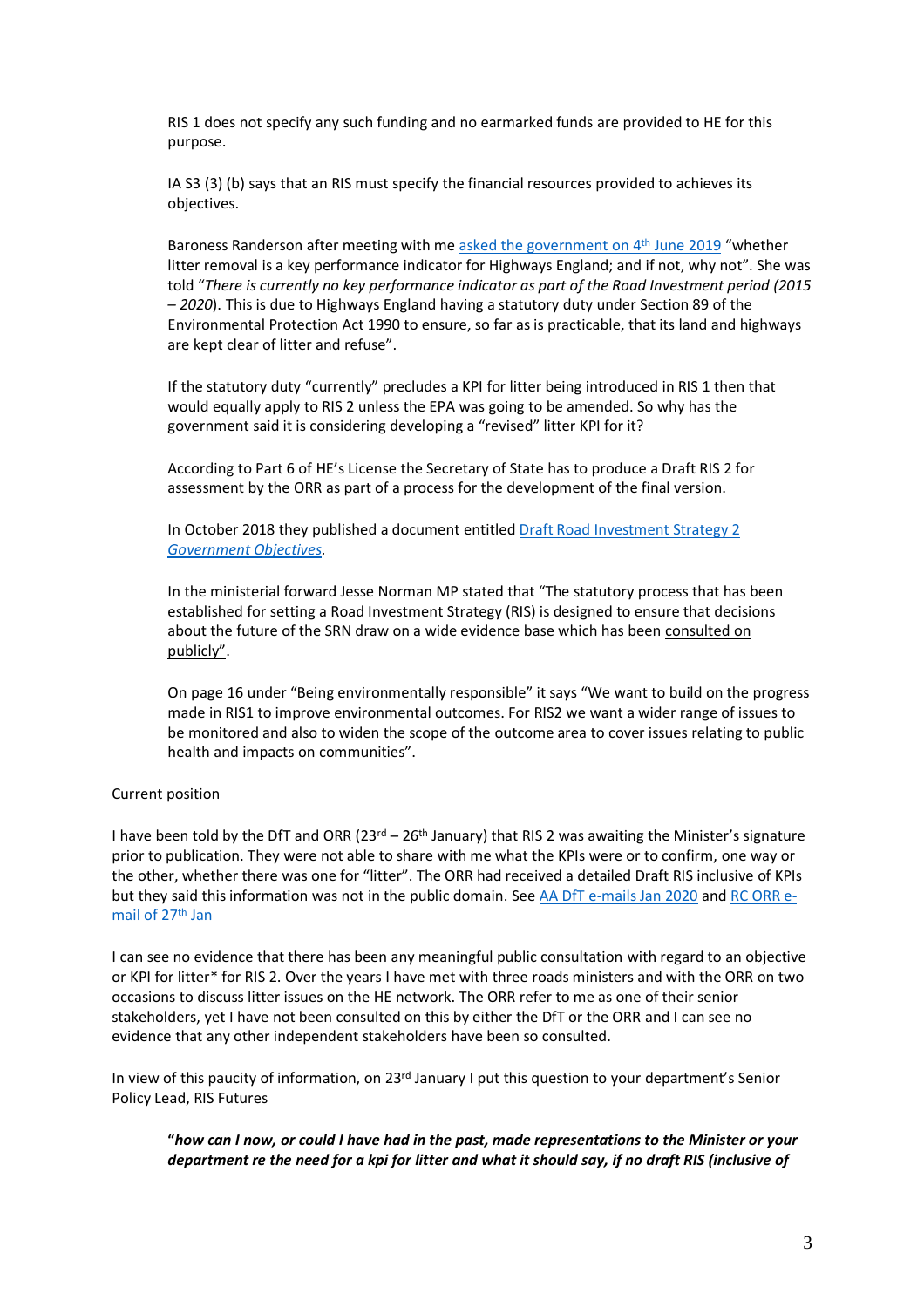## *kpis) has ever been available and you cannot even tell me if there is one in the version awaiting final approval*?"

Se[e AA DfT e-mails Jan 2020](https://www.cleanhighways.co.uk/wp-content/uploads/2020/02/AA-DfT-e-mails-Jan-2020-4.pdf) . I have not received a reply.

8. I would like the Secretary of State to take the following actions:

(a) Answer the above question.

(b) Provide me with a copy of the "Environmental KPIs and PI's", and any "litter\*" KPI/PI separately if one is not included under this heading, as they appear in the most up to date draft / version of RIS 2 regardless of whether or not it has been finalised or signed by the relevant minister or published.

(c) Provide me with a copy of those sections of same version / draft of RIS 2 which refers to any Infrastructure Act 2015 S3(a) objective(s) set for HE in respect to litter / compliance with EPA S89((1)\*,

(d) To complete the above by e-mail by 5.00 pm Friday on 14th February.

(e) Include in RIS2 an IA S3(a) objective and a KPI for litter\* which would:

(i) Be consistent with HE's duty under EPA S89(1)\*

(ii) Enable the ORR to independently monitor compliance with the KPI through random checks without relying on data provided by HE or their contractors.

(f) Confirm to me by e-mail by 5.00 pm on 28<sup>th</sup> February that this will be the case and provide me with a copy of your proposed or final text.

9. Alternative dispute resolution

I believe the urgency of this matter precludes any arbitration, but I am open to any suggestions you might want to make on this. I am also prepared to meet you or your civil servants to try to resolve my concerns to avoid recourse to the High Court.

10. Information sought

See 8 (a), (b) and (c) above.

11. Relevant documents

Please action the hyperlinks included in this document.

12. Please response to me by e-mail a[t petersilverman@cleanhighways.co.uk](mailto:petersilverman@cleanhighways.co.uk) in the first instance and then by post to me at the address shown in 2 above.

13. Proposed reply date  $-$  see 8 (d) and (f) above.

\*References to "litter" should be interpreted as references to "litter and refuse". References to Environmental Protection Act S89(1) should be interpreted as references to it and S89(2).